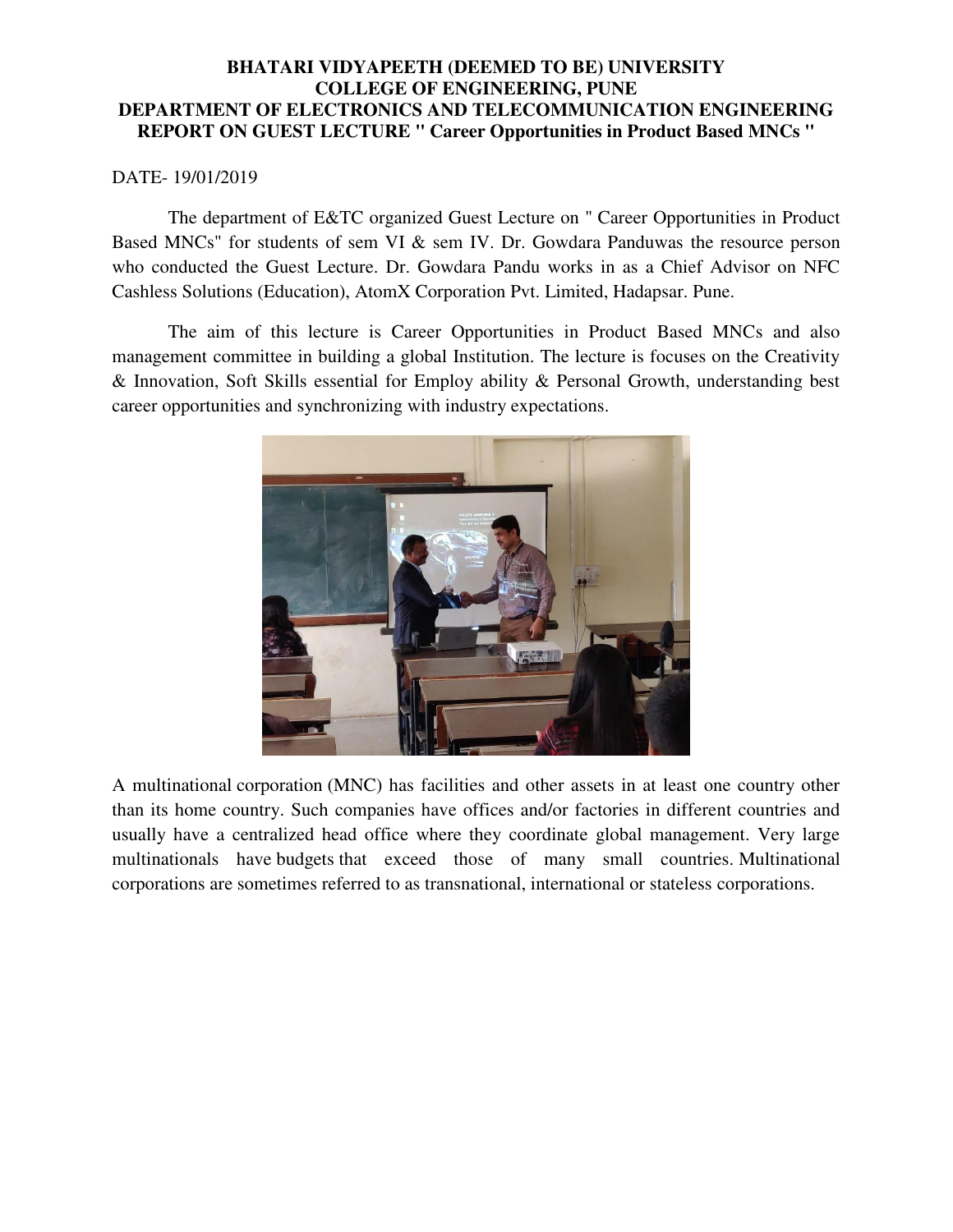### **BHATARI VIDYAPEETH (DEEMED TO BE) UNIVERSITY COLLEGE OF ENGINEERING, PUNE DEPARTMENT OF ELECTRONICS AND TELECOMMUNICATION ENGINEERING**



Product Based Companies:

These companies constantly focus on the development of new products so as to fulfill the customer needs with higher ease and create a better sense of satisfaction among their target audience.

- 1. Work is majorly based on new developments so as to address and eventually solve the issues, making tasks simpler for the targeted audience
- 2. Hiring at such companies is primarily based on the skill sets and the expertise over new technologies
- 3. Salary hikes are generally very progressive. And a decent number of developers working in this industry reach double figure salaries within just a couple of years of experience

Depends on whether you are looking at product companies in India which are actually worldwide product companies like Microsoft, Google, Oracle, SAP have development centers or research centers in India. In case you are asking pure Indian IT product based software companies

There are major two reasons

- As I said before, product based companies look out for skilled candidates who hold an experience working over the technologies. But in case of freshers, they have no way to judge the competency of a candidate.
- Moreover, product based IT companies usually do not prefer to hire freshers unless the candidates has exceptional expertise over the skills. You can easily prove your competency through the projects you have worked upon and get hired.

There are four categories of multinationals that exist. They include:

- A decentralized corporation with a strong presence in its home country
- A global, centralized corporation that acquires cost advantage where cheap resources are available
- A global company that builds on the parent corporation's R&D
- A transnational enterprise that uses all three categories